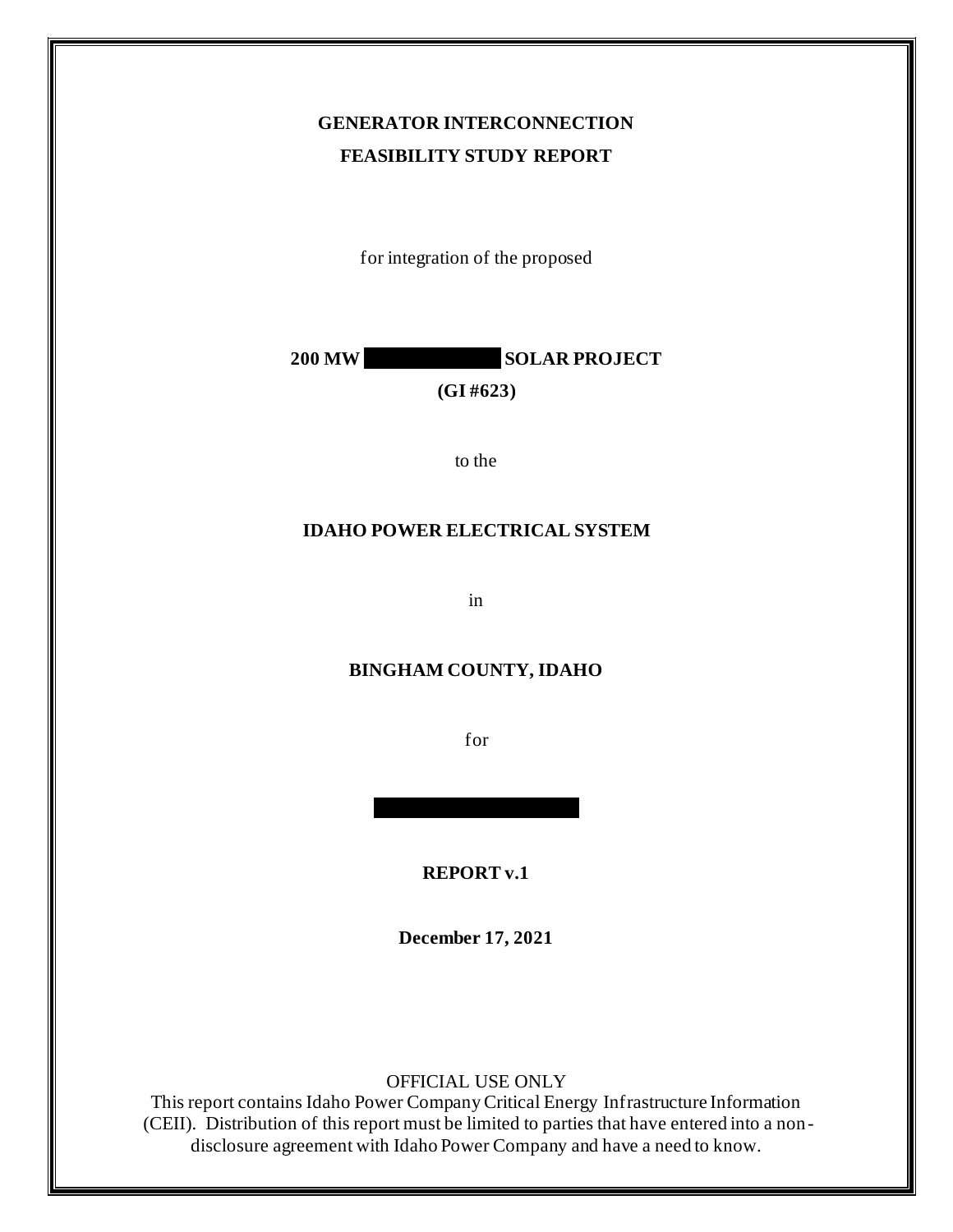# **Revision History**

| Date       | <b>Revision</b> | l Initials | <b>Summary of Changes</b>        |
|------------|-----------------|------------|----------------------------------|
| 12/16/2021 |                 | РP         | Feasibility Study Report GI #623 |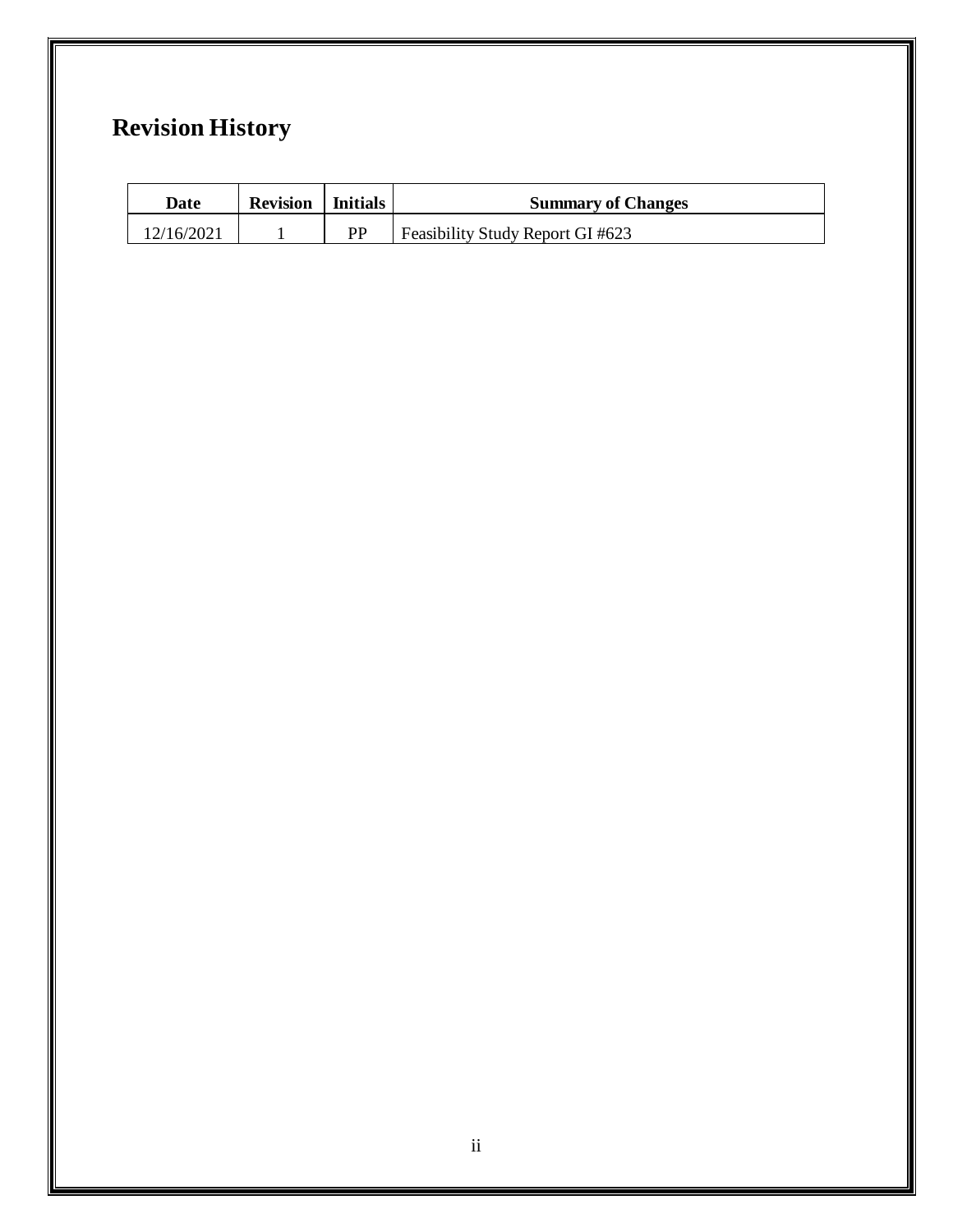## **Table of Contents**

| 1.0  |                                                                            |
|------|----------------------------------------------------------------------------|
| 2.0  |                                                                            |
| 3.0  |                                                                            |
| 4.0  |                                                                            |
| 5.0  |                                                                            |
| 5.1  |                                                                            |
| 5.2  |                                                                            |
| 5.3  |                                                                            |
| 5.4  |                                                                            |
| 6.0  |                                                                            |
| 7.0  |                                                                            |
| 8.0  |                                                                            |
| 9.0  |                                                                            |
| 9.1  |                                                                            |
| 9.2  |                                                                            |
| 10.0 |                                                                            |
|      |                                                                            |
|      |                                                                            |
|      |                                                                            |
|      |                                                                            |
|      |                                                                            |
|      | A-5.0 WECC Coordinated Off-Nominal Frequency Load Shedding and Restoration |
|      |                                                                            |
|      |                                                                            |

#### $\mathbf{i}$ OFFICIAL USE ONLY

This report contains Idaho Power Company Critical Energy Infrastructure Information<br>(CEII). Distribution of this report must be limited to parties that have entered into a nondisclosure agreement with Idaho Power Company and have a need to know.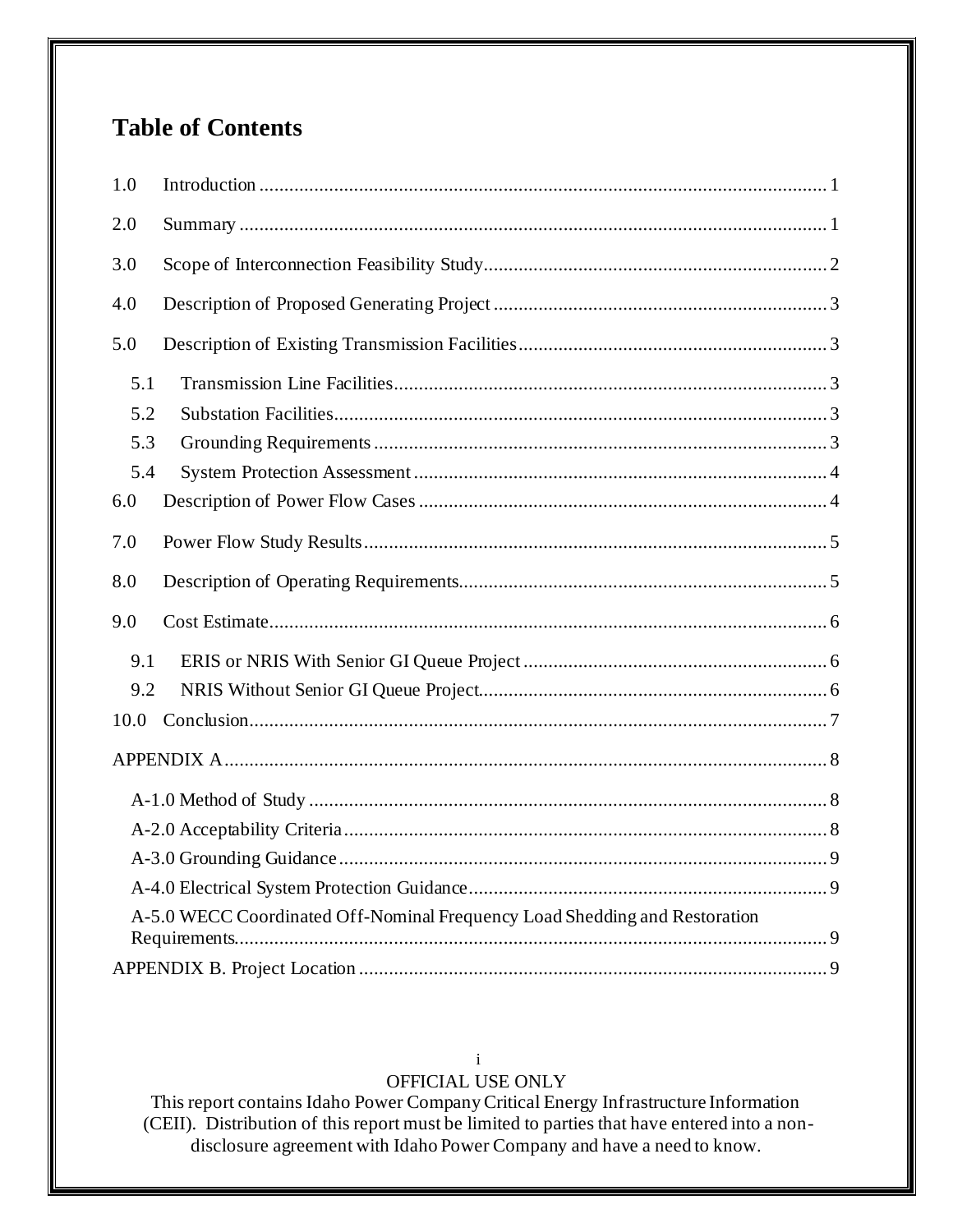# **List of Tables**

# **List of Figures**

|--|--|--|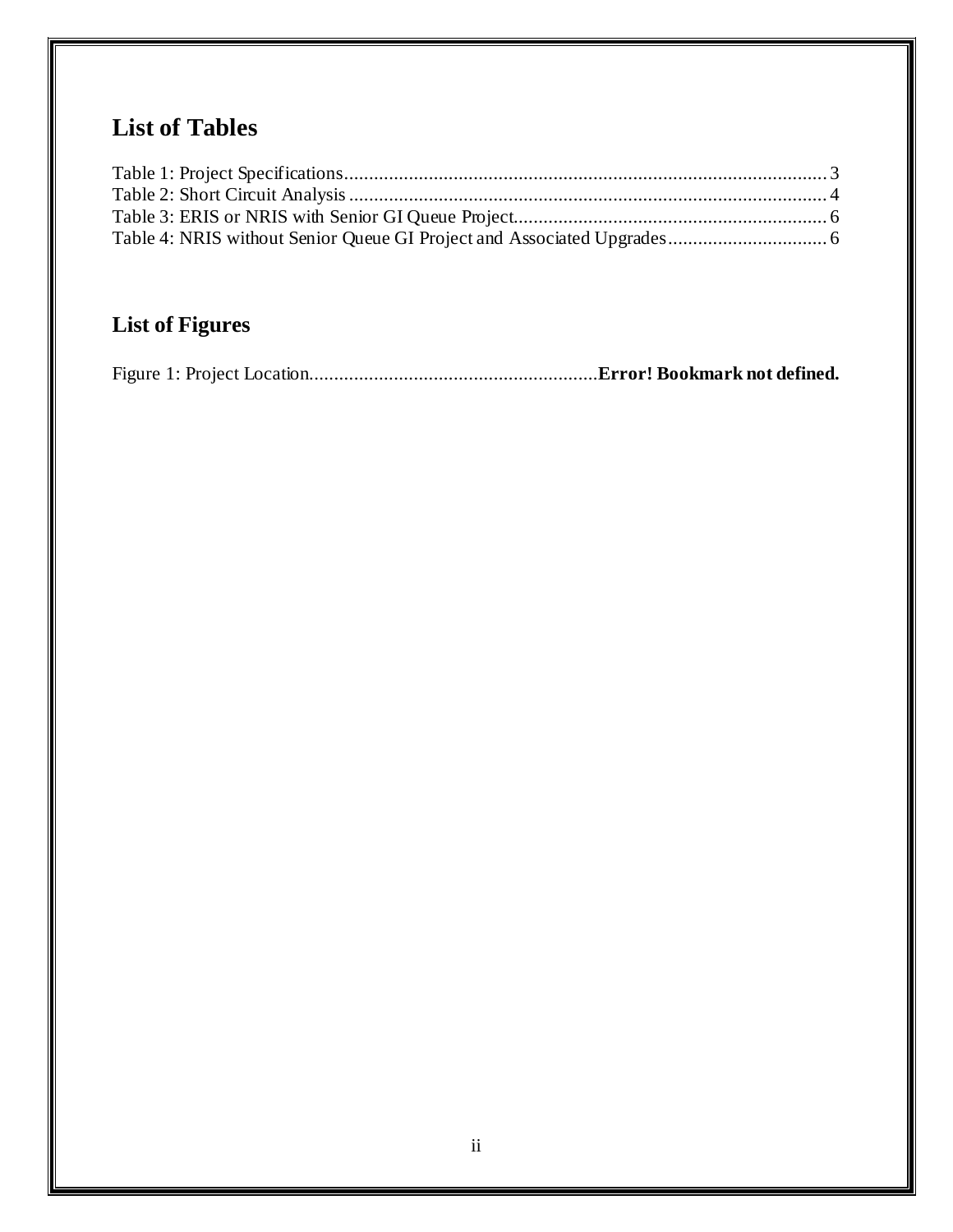### <span id="page-4-0"></span>**1.0 INTRODUCTION**

has contracted with Idaho Power to perform a Generator Interconnection Feasibility Study (FeS) for the integration of the proposed 200 MW Solar (Project) located in Idaho Power's service territory in Bingham County, Idaho. Reference number GI #623 has been assigned to the Project in the Idaho Power Generation Interconnection queue. The specific Point of Interconnection (POI) studied is the  $230 \mathrm{kV}$  transmission line.

This report documents the basis for and the results of this FeS for the Generation Interconnection Customer. It describes the Project, the determination of interconnection feasibility and estimated costs for integrating the Project into the Idaho Power transmission system at the POI. This report will be reviewed by PacifiCorp.

### <span id="page-4-1"></span>**2.0 SUMMARY**

The feasibility of interconnecting XXXXXXXXXX Solar, GI #623, to the XXXXX-XXXXXXX 230 kV transmission line was evaluated and determined feasible with the identified system upgrades in section 7.0 Power Flow Study [Results](#page-8-0) and 9.0 [Cost Estimate.](#page-9-0)

The Project will be required to control voltage in accordance with a voltage schedule as provided by Idaho Power's Grid Operations. Therefore, the Project will be required to install a plant controller for managing the real and reactive power output at the POI. As an interconnection in the Idaho Power territory a phasor measurement unit device (PMU) at the POI and the installation and maintenance costs associated with communication circuits needed to stream PMU data may be required.

An Interconnection System Impact Study (SIS) is required to determine if any additional Interconnection Facilities or Network Upgrades are required to integrate the project into Idaho Power's transmission system. Energy Resource Interconnection Service and/or Network Resource Interconnection Service in and of themselves do not convey transmission service. In addition to Network Upgrades identified in the Interconnection Feasibility Study:

- For Energy Resource Interconnection Service (ERIS), the Interconnection Customer's ability to inject its Large Generating Facility output beyond the Point of Interconnection will depend on the existing capacity of Transmission Provider's Transmission System at such time as a transmission service request is made that would accommodate such delivery. The provision of firm Point-to-Point Transmission Service or Network Integration Transmission Service may require the construction of additional Network Upgrades.
- For Network Resource Interconnection Service (NRIS), additional studies to reduce or eliminate congestion may be required and these studies may identify the need for additional upgrades. To the extent Interconnection Customer enters into an arrangement for long term transmission service for deliveries from the Large Generating Facility outside Transmission Provider's Transmission System, such request may require additional studies and upgrades in order for Transmission Provider to grant such request.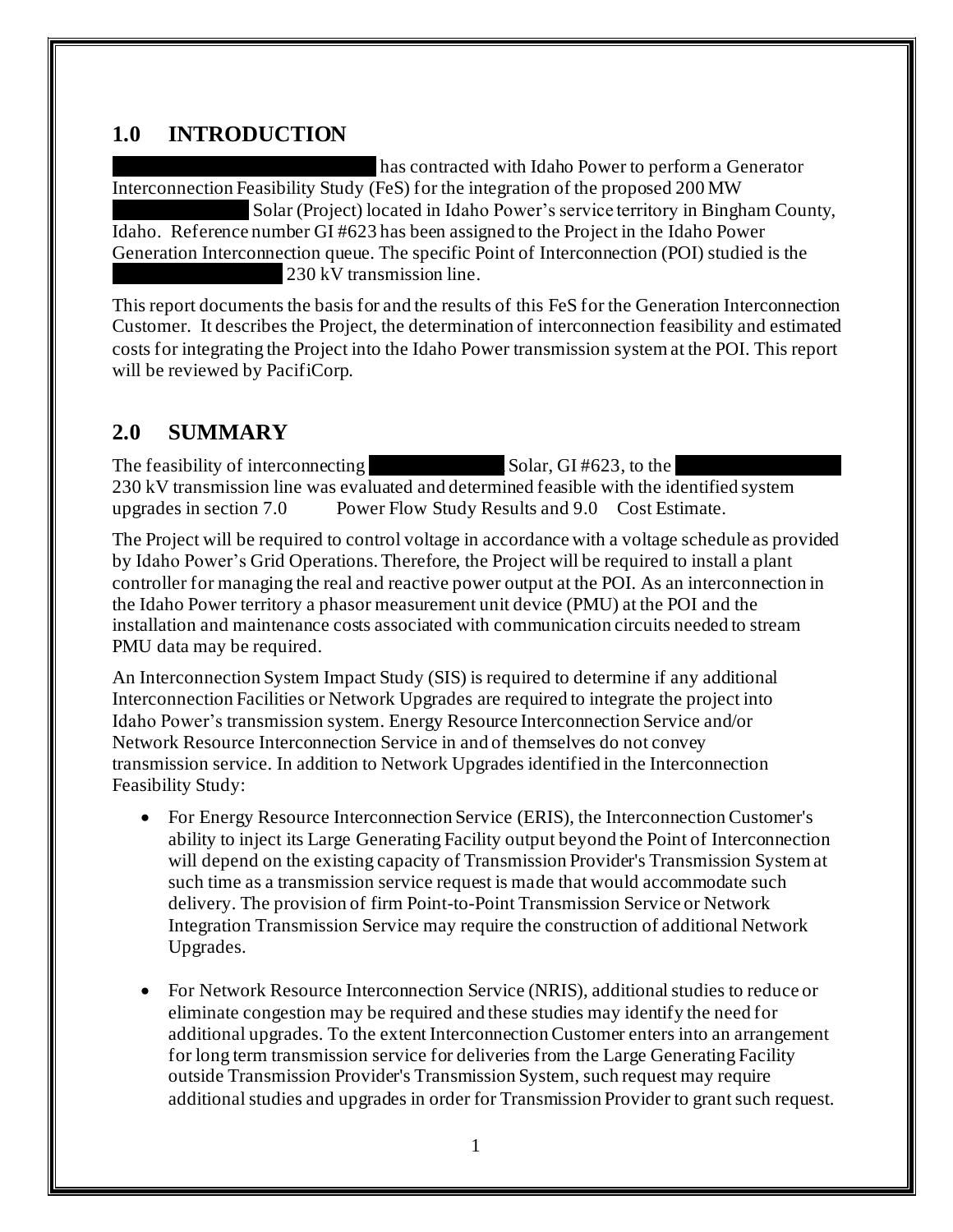The total preliminary cost estimates to interconnect the Project as requested to the  $230 \mathrm{kV}$  transmission line is dependent upon NRIS or ERIS

interconnection and contingent upon a PacifiCorp senior GI queue project in the region.

ERIS: \$6,510,676

NRIS With Senior GI Queue Project: \$6,510,676

NRIS Without Senior GI Queue Project: \$39,781,942

The cost estimate includes direct equipment and installation labor costs, indirect labor costs and general overheads, and a contingency allowance. These are cost estimates only and final charges to the customer will be based on the actual construction costs incurred. It should be noted that the preliminary cost estimate does not include the cost of the customer's equipment to construct the generation facility.

### <span id="page-5-0"></span>**3.0 SCOPE OF INTERCONNECTION FEASIBILITY STUDY**

The Interconnection FeS was performed and prepared in accordance with Idaho Power Standard Generator Interconnection Procedures, to provide a preliminary evaluation of the feasibility of the interconnection of the proposed generating project to the local transmission system. As listed in the Interconnection FeS agreement, the Interconnection FeS report provides the following information:

- preliminary identification of any circuit breaker short circuit capability limits exceeded as a result of the interconnection,
- preliminary identification of any thermal overload or voltage limit violations resulting from the interconnection; and
- preliminary description and non-binding estimated cost of facilities required to interconnect the Large Generating Facility to the transmission system and to address the identified short circuit and power flow issues.

Generation projects in the Generator Interconnect queue prior to this project could impact the cost of interconnection.A current list of projects in Idaho Power's queue can be found in the Generation Interconnection folder located on the Idaho Power OASIS web site at the link shown below: <http://www.oasis.oati.com/ipco/index.html>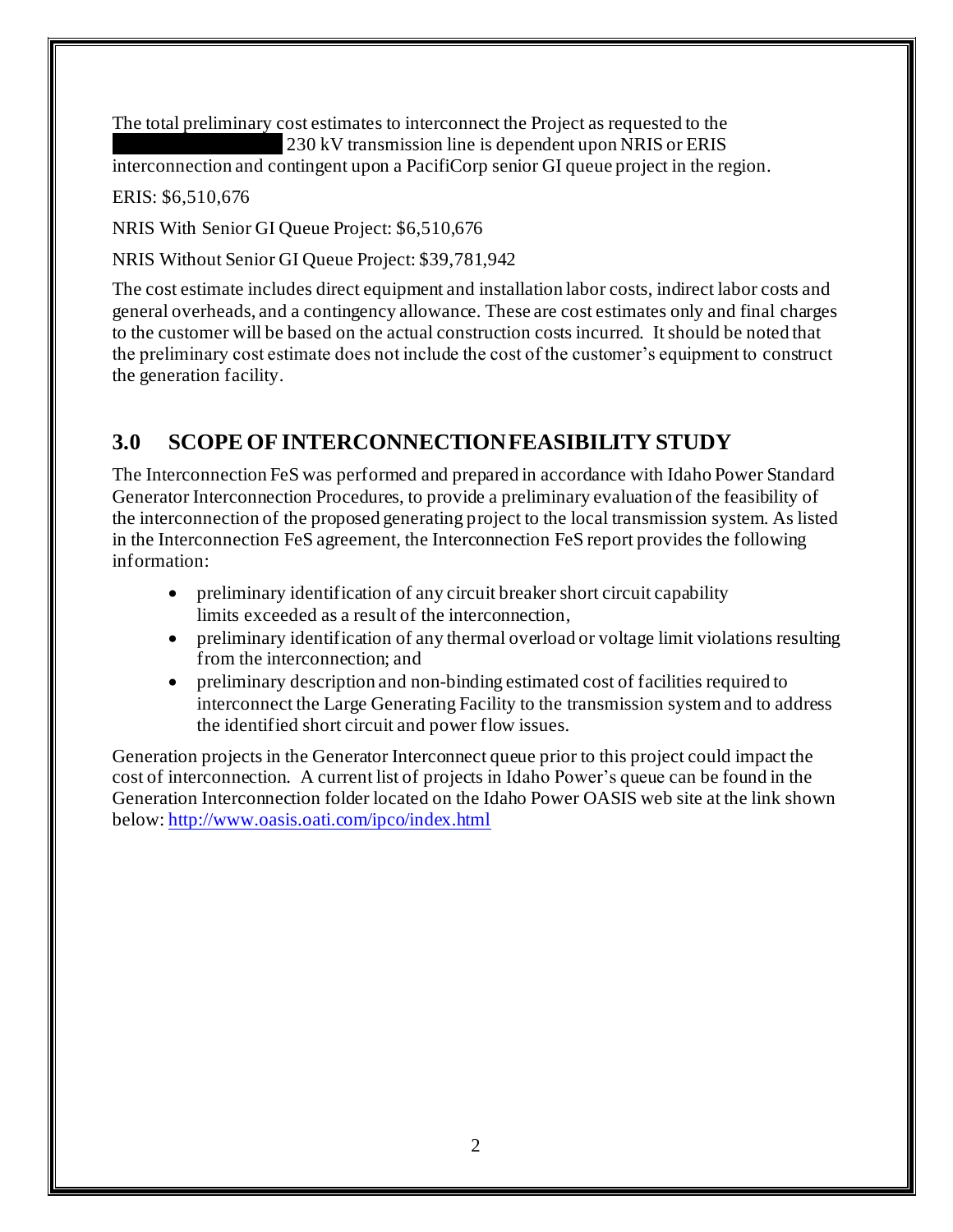### <span id="page-6-0"></span>**4.0 DESCRIPTION OF PROPOSED GENERATING PROJECT**

Solar, GI #623, proposes to interconnect to the Idaho Power transmission system with a total injection of  $200$  MW (maximum project output). The POI is the 230 kV transmission line. The project's requested in-service date is June 1, 2025.

<span id="page-6-5"></span>

| <b>POI</b> Location                   | Lat: 43.0233 Long: -112.9476   |
|---------------------------------------|--------------------------------|
| <b>Number and Type of Generators</b>  | 3600 kVA Inverters – Solar     |
| <b>Individual Generator Nameplate</b> | Solar 3.6 MW                   |
| Rating                                |                                |
| <b>Total Output Power Rating</b>      | 230.4 MVA Solar                |
| <b>Rated Power Factor</b>             | $+\!$ - $\!8$                  |
| <b>New Step-Up Transformer</b>        | 230 MVA, 3-phase, 34.5/230 kV, |
|                                       | $Z = 9.5\%, X/R = 38$          |
| <b>Interconnection Voltage</b>        | 230 kV                         |

#### **Table 1: Project Specifications**

### <span id="page-6-1"></span>**5.0 DESCRIPTION OF EXISTING TRANSMISSION FACILITIES**

The Project's interconnection to the  $\sim$  230 kV transmission line was studied in this FeS. A SIS will be required to determine specific network upgrades required to transfer the Project output to load.

#### <span id="page-6-2"></span>**5.1 Transmission Line Facilities**

The Project will be inserted in the  $230 \text{ kV}$  transmission line.

#### <span id="page-6-3"></span>**5.2 Substation Facilities**

There are no substation facilities at the proposed POI. A new 230 kV class substation will need to be inserted in the existing  $230 \text{ kV}$  transmission line to serve the POI.

#### <span id="page-6-4"></span>**5.3 Grounding Requirements**

The proposed 34.5 kV to 230 kV Wye-Grounded/Wye-Grounded transformer in the Project application did not specify the tertiary winding configuration. Idaho Power requires a Delta Tertiary transformer for Wye-Grounded/Wye-Grounded transformers.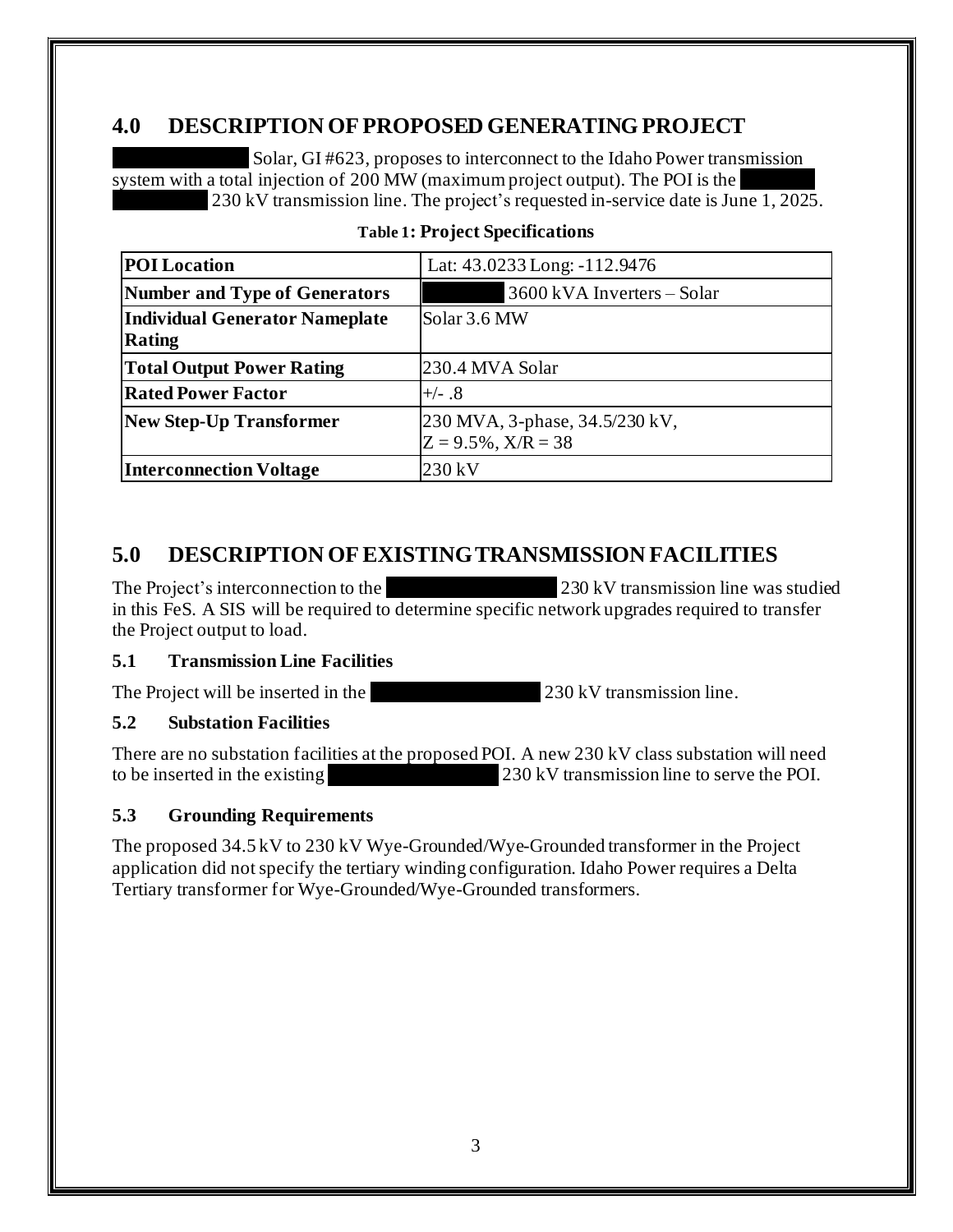#### <span id="page-7-0"></span>**5.4 System Protection Assessment**

#### Short Circuit details at approximate interconnect location:

<span id="page-7-2"></span>Fault duty at the bus with and without generation; no existing breaker ratings are exceeding with the Project.

| <b>Fault Study</b> (system as-is) |        |        |        |
|-----------------------------------|--------|--------|--------|
| <b>Fault Location</b>             | SLG(A) | LTL(A) | 3PH(A) |
| 230kV Bus                         | 947.8  | 933.0  | 1075.4 |
| 230kV Bus                         | 1953.3 | 2277.6 | 2671.9 |

#### **Table 2: Short Circuit Analysis**

| <b>Fault Study (with GI#623)</b> |        |        |        |
|----------------------------------|--------|--------|--------|
| <b>Fault Location</b>            | SLG(A) | LTL(A) | 3PH(A) |
| 230kV Bus                        | 1156.6 | 1135.2 | 1278.8 |
| XXXX 230kV Bus                   | 2040.7 | 2387.6 | 2740.8 |

### <span id="page-7-1"></span>**6.0 DESCRIPTION OF POWER FLOW CASES**

PowerWorld simulator software was used to evaluate the 25HS2 WECC Base Case simulating peak summer conditions. The original WECC Base Case was modified to add the Project and senior projects in the region and increase loading on WECC Path 18. The modified case was named 25HS2\_GI623&GI573&GI580\_Hi\_Path18\_N-S.pwb.

The original WECC case provide baseline loads and voltages in the area prior to adding the Projects. The base case was used to simulate the impact of the Project interconnection during normal and contingency operating conditions (TPL-001). Mitigation of any adverse changes in loading or voltage from pre- to post-Project was identified.

The contingencies simulated include tripping transformers and transmission lines in the local area of the proposed Project.

The results of the power flow studies were evaluated using WECC/NERC planning standards and Idaho Power planning standards. The power flow analysis evaluation criteria that were used are summarized below:

- Pre-contingency: All transmission facilities must remain within their normal thermal limits and bus voltages within the study area must be between 0.95 per unit and 1.05 per unit.
- Post-contingency: All transmission facilities must remain within their emergency thermal limits and voltage deviations at all buses will not exceed 8% for N-1 (NERC Category B).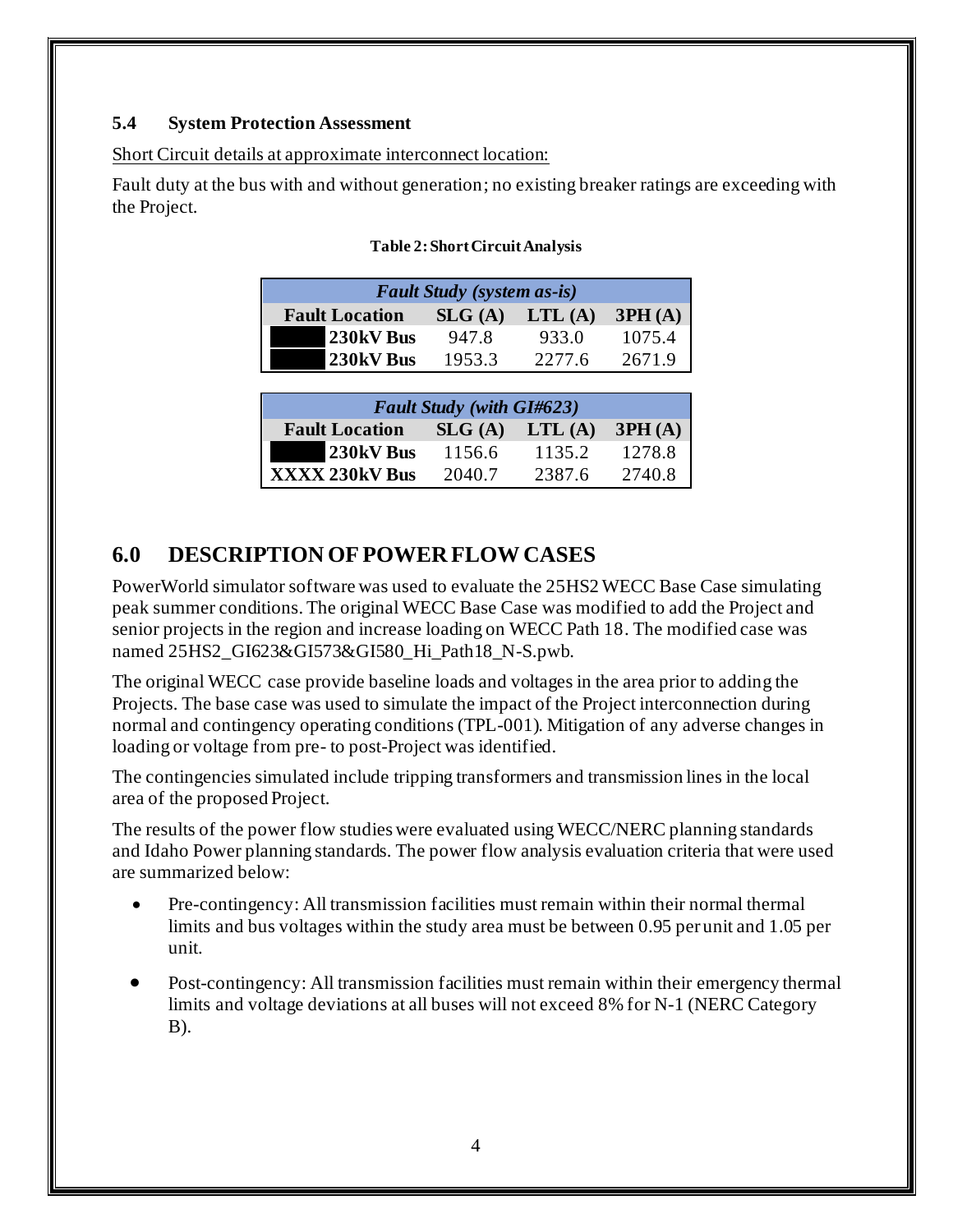### <span id="page-8-0"></span>**7.0 POWER FLOWSTUDY RESULTS**

Preliminary power flow analysis determined that interconnection of a 200 MW injection at the POI will require the following transmission system improvements and are contingent upon a PacifiCorp senior GI queue project (PacifiCorp Q2611) and whether the connection is studied as a Network Resource Interconnection Service (NRIS) or an Energy Resource Interconnection Service (ERIS).

• Overloading (NRIS): The following overload occurred without the interconnection and upgrades associated with the senior GI queue project. When the 230 kV line from the POI

to substation was taken of fline, the XXXXXXXXXX at the XXXXXXX substation and  $\sim$  from Substation to substation were both overloaded beyond the emergency rating. This overload will be mitigated by installing a four-position ring bus at the POI to integrate a new 230 kV line from the POI to the  $\sim$  substation in addition to the existing 230  $kV$  POI to  $\sim$  substation transmission line.

- o There were no overloads when modeling the senior GI queue project and their associated upgrades. However, if the senior queue project is constructed, it is not expected prior to the commercial operations date for Solar.
- Overloading (ERIS): There were no significant thermal overloads in the power flow analysis.
- Voltage Deviation (NRIS and ERIS). There were no significant voltage deviations in the power flow analysis.
- Voltage Violations (NRIS and ERIS): There were no significant voltage violations in the power flow analysis.

## <span id="page-8-1"></span>**8.0 DESCRIPTION OF OPERATING REQUIREMENTS**

The installed reactive power capability of the Project must have a power factor operating range of 0.95 leading to 0.95 lagging at the POI over the range of real power output. At full output of 200 MW, the Project would need to be able to provide approximately +/- 66 MVAr reactive support plus the reactive energy consumed by the customer's own facilities. Detailed analysis of the customer's facilities was not evaluated for this Feasibility Study.

The Project will be required to control voltage in accordance with a voltage schedule as provided by Idaho Power Grid Operations. The Project is required to install a plant controller for managing the real and reactive power output of the Project at the POI.

The Project is required to comply with the applicable Voltage and Current Distortion Limits found in IEEE Standard 519-1992 *IEEE Recommended Practices and Requirements for Harmonic Control in Electrical Power Systems*.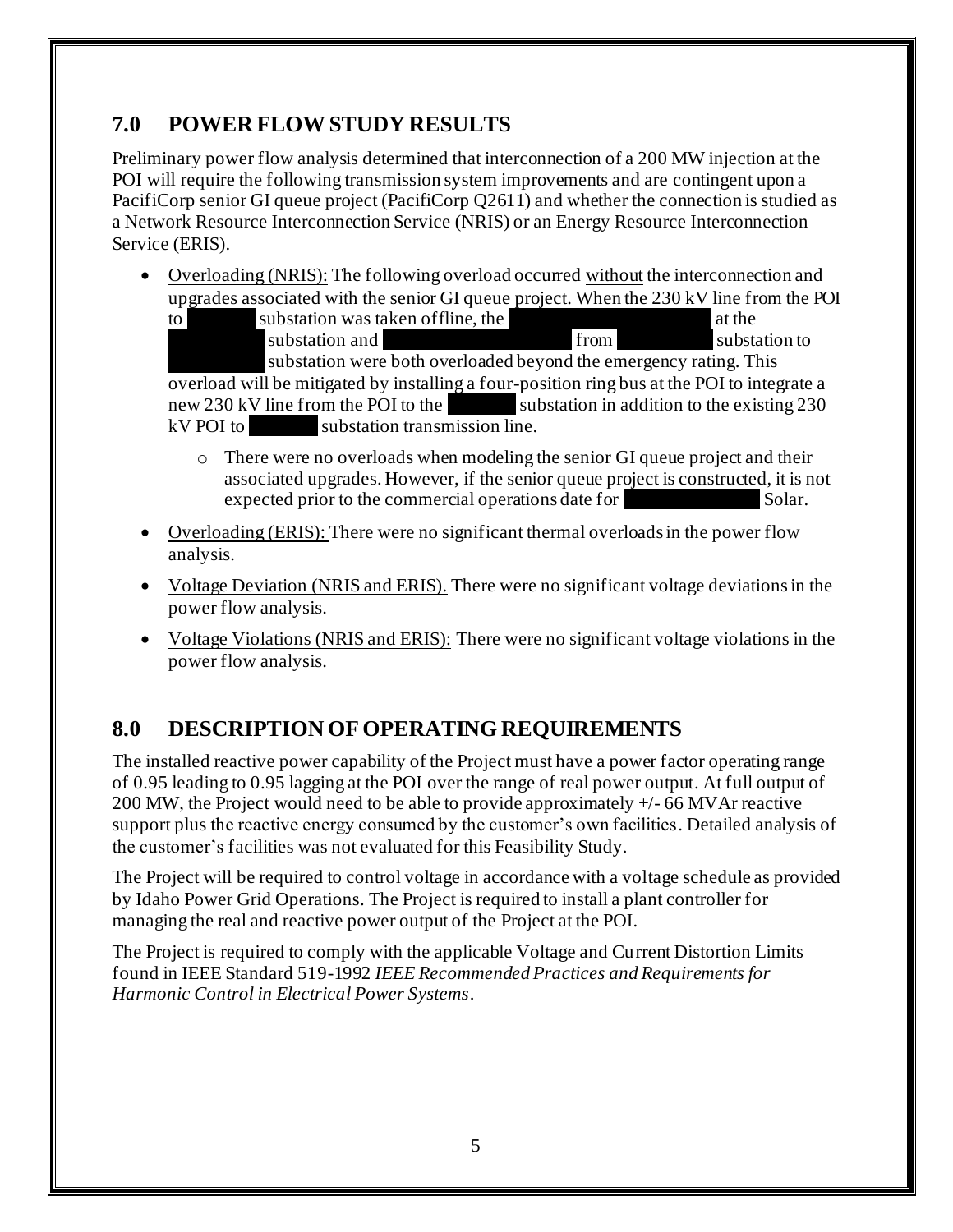### <span id="page-9-0"></span>**9.0 COST ESTIMATE**

The following upgrades will be required to facilitate the interconnection of the Project and are dependent on NRIS or ERIS interconnection and contingent upon a senior GI queue project.

#### <span id="page-9-1"></span>**9.1 ERIS or NRIS With Senior GI Queue Project**

• Construction of a new 230 kV class substation at the POI with three 230 kV power circuit breakers, associated switched, protective relays, 3-phase potential transformers (PTs) and 3-phase current transformers (CTs), SCADA and remote connectivity.

<span id="page-9-3"></span>

| Table 3: ERIS or NRIS with Senior GI Queue Project                               |                 |  |
|----------------------------------------------------------------------------------|-----------------|--|
| <b>Item of Work</b>                                                              | <b>Estimate</b> |  |
| Substation construction and Generation<br>interconnection and protection package | \$5,058,800     |  |
| Contingency $20\%$ (1)                                                           | \$1,011,760     |  |
| Total unloaded costs                                                             | \$6,070,560     |  |
| Overheads $(2)$                                                                  | \$440,116       |  |
| Total Conceptual-level Cost Estimate in 2021 dollars (3)                         | \$6,510,676     |  |

#### <span id="page-9-2"></span>**9.2 NRIS Without Senior GI Queue Project**

- Construction of a new 230 kV class substation at the POI with four 230 kV power circuit breakers, associated switches, protective relays, 3-phase potential transformers (PTs) and 3-phase current transformers (CTs), SCADA and remote connectivity.
- 20 miles of new 230 kV transmission line from the POI to substation.
- Additional 230 kV line terminal at  $\blacksquare$  substation.

<span id="page-9-4"></span>

| Table 4: NRIS without Senior Queue GI Project and Associated Upgrades            |                 |  |
|----------------------------------------------------------------------------------|-----------------|--|
| <b>Item of Work</b>                                                              | <b>Estimate</b> |  |
| Substation construction and Generation<br>interconnection and protection package | \$6,985,600     |  |
| 230 kV transmission line build                                                   | \$23,925,000    |  |
| Contingency $20\%$ (1)                                                           | \$6,182,120     |  |
| Total unloaded costs                                                             | \$37,092,720    |  |
| Overheads $(2)$                                                                  | \$2,689,222     |  |
| Total Conceptual-level Cost Estimate in 2021 dollars (3)                         | \$39,781,942    |  |

(1) Contingency is added to cover the unforeseen costs in the estimate. Thesecosts can include unidentified design components, material cost increases, labor estimate shortfalls, etc.

(2) Overhead costs cover the indirect costs associated with the Project.

(3) This cost estimate includes direct equipment, material, labor, overheads, and contingency as shown.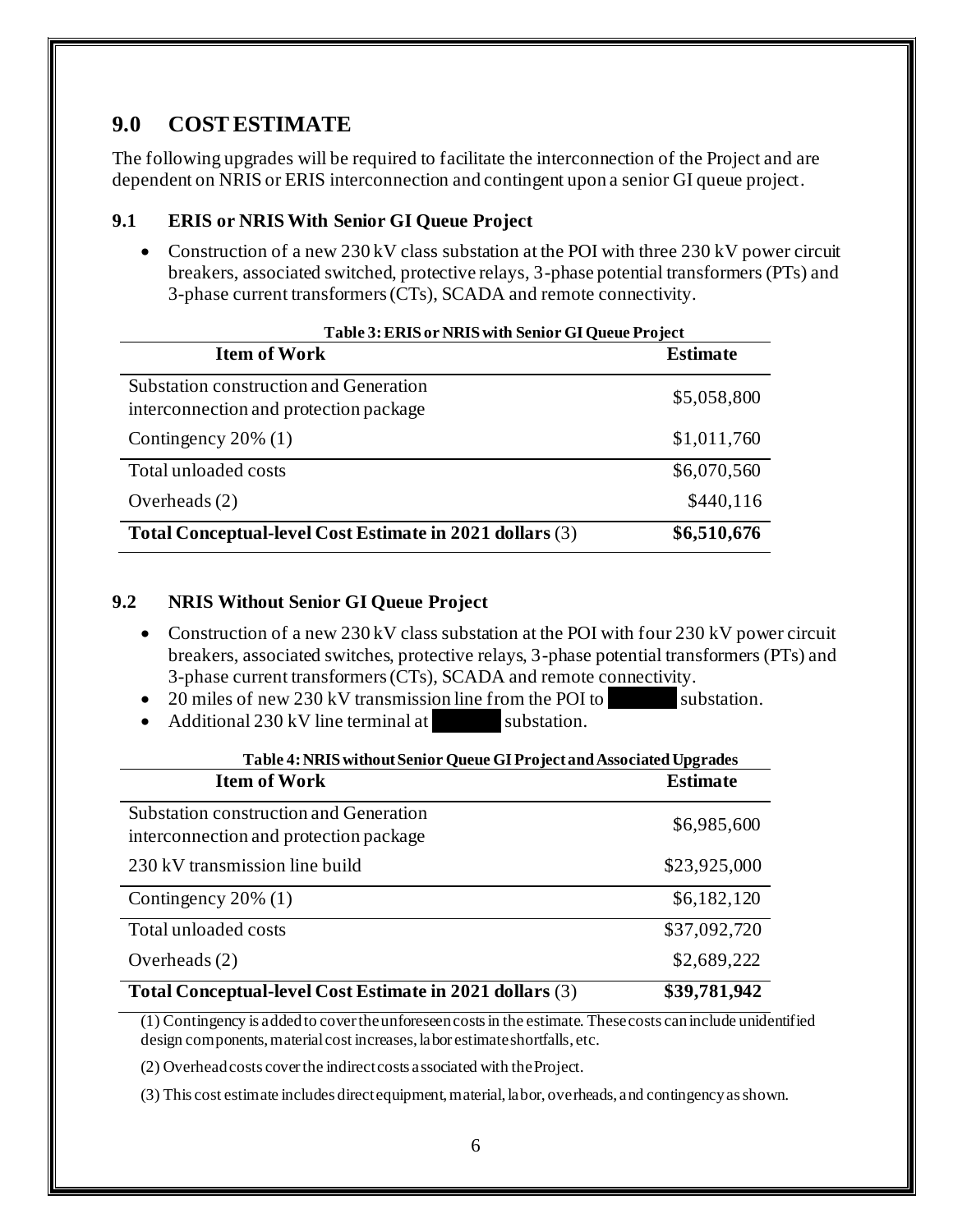These are non-binding conceptual level cost estimates that will be further refined upon the request and completion of Transmission and Distribution System Impact Studies. Note that this cost estimate does not include the cost of the customer's equipment/facilities or required communication circuits. These are estimated costs only and final charges to the customer will be based on the actual construction costs incurred.

### <span id="page-10-0"></span>**10.0 CONCLUSION**

The requested interconnection of  $\qquad \qquad$  Solar, GI #623, to the 230 kV transmission line in Idaho Power's operating area was studied.

Interconnection requirements at the POI detailed in section 9.0 [Cost Estimate](#page-9-0) are dependent upon connection service (NRIS or ERIS) and are contingent upon a PacifiCorp senior GI queue project. ERIS or NRIS interconnection with senior GI queue project and associated upgrades costs are estimated \$6,510,676. If the Project interconnects for NRIS without the senior GI queue project and associated upgrades, the cost to integrate the Project is \$39,781,942.

A SIS is required to determine the specific Transmission Network Upgrades required to integrate the Project as a Network Resource and to evaluate the system impacts (thermal overload, voltage, transient stability, reactive margin).

Generator interconnection service (either as an Energy Resource or a Network Resource) does not in any way convey any right to deliver electricity to any specific customer or point of delivery. Transmission requirements to integrate the Project will be determined during the SIS phase of the generator interconnection process.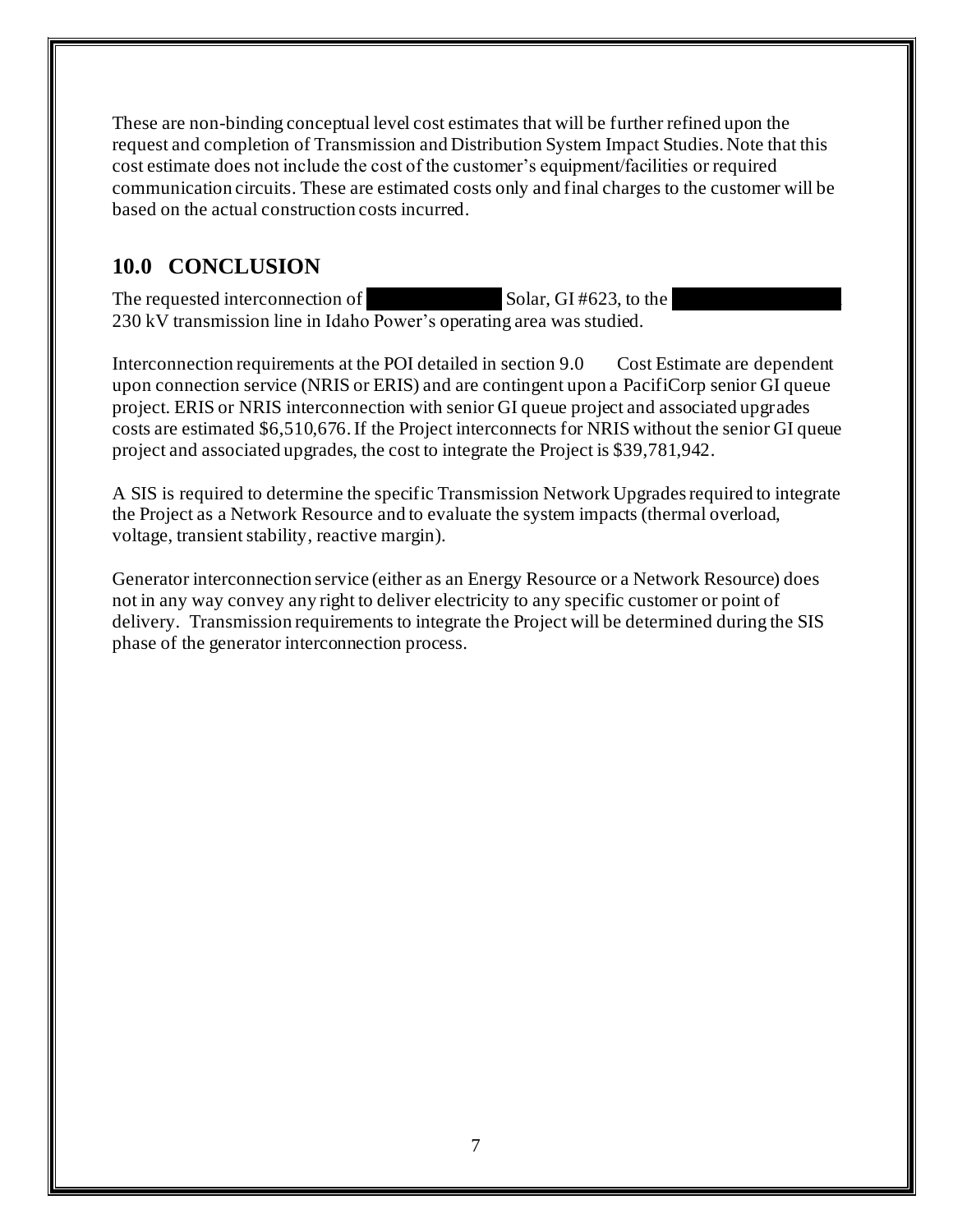### **APPENDIX A**

#### <span id="page-11-1"></span><span id="page-11-0"></span>**A-1.0 Method of Study**

The FeS plan inserts the Project up to the maximum requested injection into the selected Western Electric Coordinating Council (WECC) power flow case and then, using Power World Simulator or GE's Positive Sequence Load Flow (PSLF) analysis tool, the impacts of the new resource on Idaho Power's transmission system (lines, transformers, etc.) within the study area are analyzed. The WECC and Idaho Power reliability criteria and Idaho Power operating procedures were used to determine the acceptability of the configurations considered.

#### <span id="page-11-2"></span>**A-2.0 Acceptability Criteria**

The following acceptability criteria were used in the power flow analysis to determine under which system configuration modifications may be required:

The continuous rating of equipment is assumed to be the normal thermal rating of the equipment. This rating will be as determined by the manufacturer of the equipment or as determined by Idaho Power and PacifiCorp. Less than or equal to 100% of continuous rating is acceptable.

Idaho Power's Voltage Operating Guidelines were used to determine voltage requirements on the system; this specifies, in part, that distribution voltages, under normal operating conditions, are to be maintained within plus or minus 5% (0.05 per unit) of nominal everywhere on the feeder. Therefore, voltages greater than or equal to 0.95 pu voltage and less than or equal to 1.05 pu voltage are acceptable.

Voltage flicker during starting or stopping the generator is limited to 5% as measured at the POI, per Idaho Power's T&D Advisory Information Manual.

Idaho Power's Reliability Criteria for System Planning was used to determine proper transmission system operation.

All customer generation must meet IEEE 519 and ANSI C84.1 Standards.

All other applicable national and Idaho Power standards and prudent utility practices were used to determine the acceptability of the configurations considered.

The stable operation of the system requires an adequate supply of volt-amperes reactive (VAr) to maintain a stable voltage profile under both steady-state and dynamic system conditions. An inadequate supply of VArs will result in voltage decay or even collapse under the worst conditions.

Equipment/line/path ratings used will be those that are in use at the time of the study or that are represented by Idaho Power or PacifiCorp upgrade projects that are either currently under construction or whose budgets have been approved for construction in the near future. All other potential future ratings are outside the scope of this study. Future transmission changes may, however, affect current facility ratings used in the study.